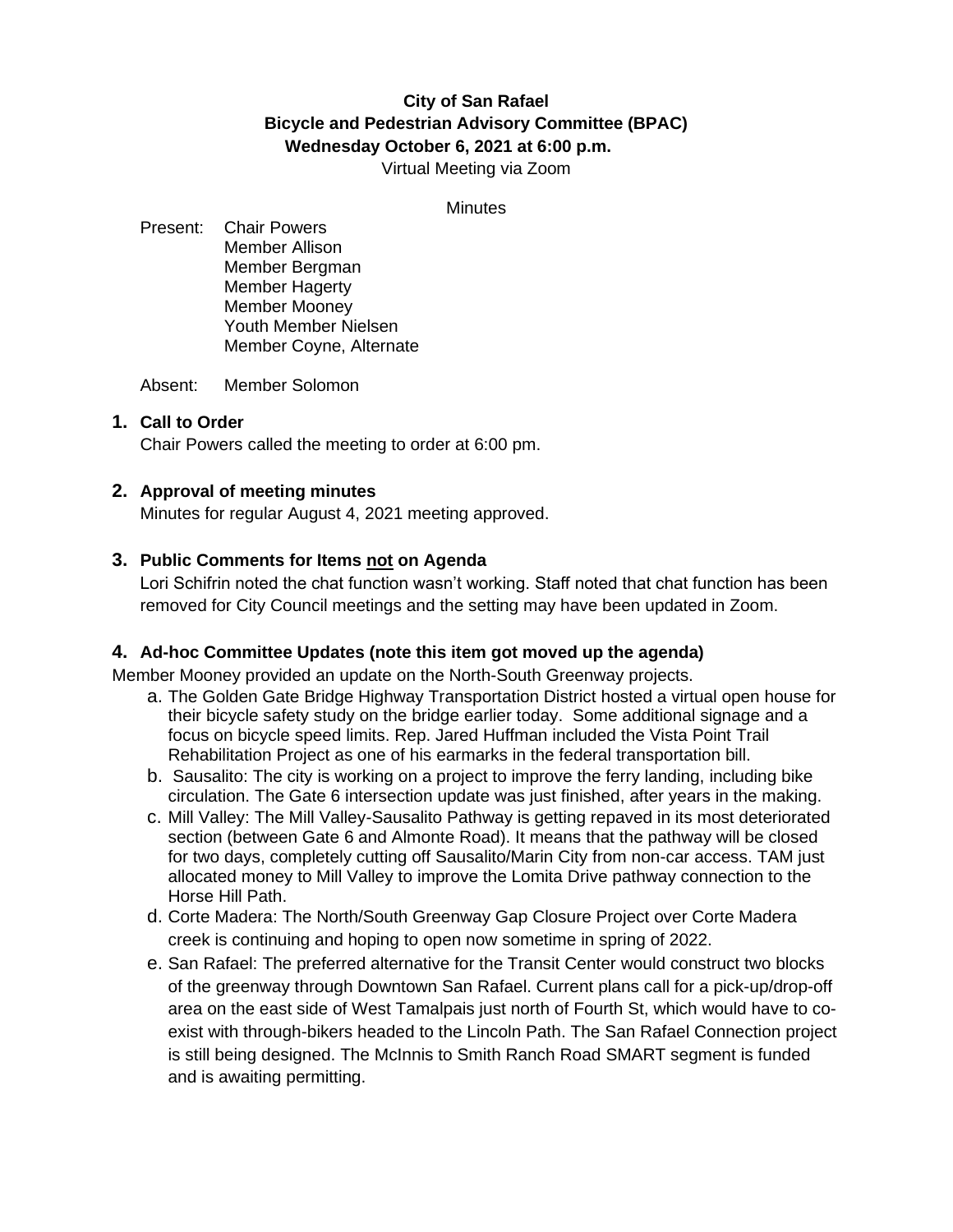f. Novato: The segment of pathway going behind the Costco on Rowland Boulevard has been held up by a lawsuit.

Chair Powers invited public comment.

#### **Speakers:** Jean Severinghaus

## **5. Vision Zero**

Leah Shahum, Vision Zero Executive Director, presented the on Vision Zero, the goal of working towards zero deaths or severe injuries related to traffic collisions. It is a public health approach toward mobility. Goals should be to control speeding and design complete streets. It is important to have elected officials support Vision Zero too. Questions from committee members included: what would be involved in adopting Vision Zero? What is the financial commitment? What resources are available? Is there a guidance manual?

Chair Powers invited public comment.

#### **Speakers:** Wendi Kallins

Committee members provided final questions and comments: What is the benefit of Vision Zero? Adopting Vision Zero is a goal in the San Rafael Bicycle and Pedestrian Master Plan. Keep in mind the issue of exposure. Policy reflects values. Integrating design with enforcement to set targets.

### **6. Bicycle Wayfinding**

Warren Wells, Planning and Policy Director with Marin County Bicycle Coalition (MCBC) presented current conditions of wayfinding between the Richmond-San Rafael bridge and destinations within San Rafael. Comments from committee members included: suggesting routing to points further west than the B Street Community Center, wayfinding is a goal in the BPMP, requests for wayfinding on Lincoln, consider adding information about restroom and water stops, think to future connections.

Chair Powers invited public comment.

**Speakers:** Jean Severinghaus

# **7. San Rafael Connection**

Patrick Seidler with WTB-TAM (Transportation Alternatives for Marin), presented on WTB's preferred alternative for the San Rafael Connection, from Puerto Suello path to North San Pedro Road. WTB's preferred alternative includes switch backs, the smallest amount of cut and fill and path slopes no greater than 5 %. Questions from the committee include: how will the path connect to the existing path north, the preferred alignment seems to be the only alignment that meets both goals (all ages and abilities and safety). There is general support of the "Western Alignment" from the committee. No action was taken because the committee is requesting a presentation from Zoon engineering.